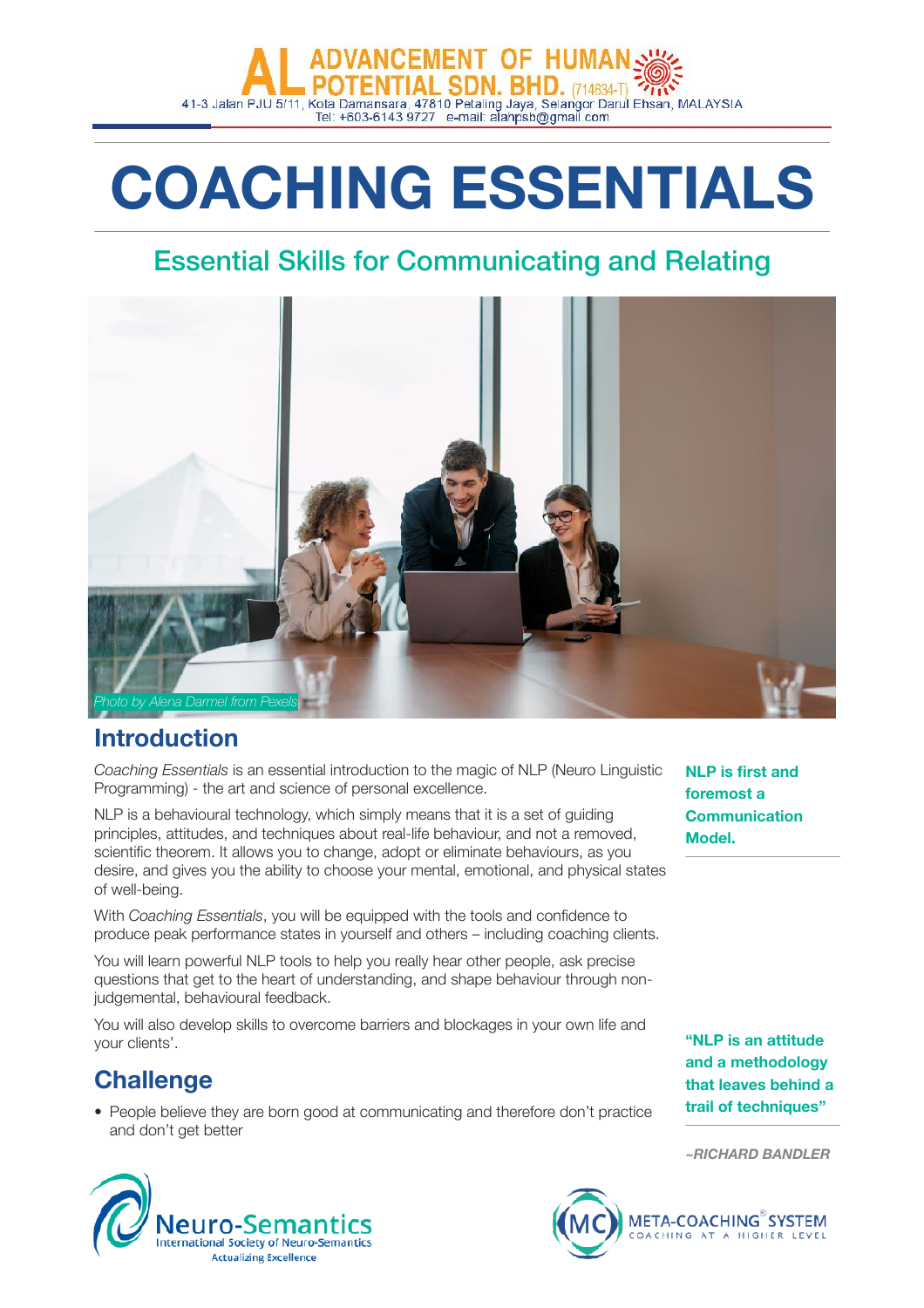#### **Coaching Essentials** June 2022

- They have a mistaken belief that good communication is all "common sense"
- They inaccurately assume others know what they know
- People are frequently misunderstood neither do they understand others.

## **Gaps**

- People need skills and competencies to succeed in communication, relationships, and life.
- Communication and relationships require a specific set of skills.
- You can learn these skills more easily when you understand the structure and use the most advanced model of communication—The NLP Communication Model

## **Solution**

- Learn the tools and confidence to produce peak performance states in yourself and others.
- Acquire powerful NLP pattern for really hearing people, asking precise questions that get to the heart of understanding and meaning, and shaping behaviour through non- judgmental behavioural feedback.
- Acquire skills to overcome barriers and blockages in your own life and other's life.

## **Learning Objective**

To introduce the essentials of communicating and coaching to those new to Neuro-Linguistic Programming and Coaching, and sets you off on a life-altering learning journey.

- Learn about NLP as a Model, its Hidden Theories and Presuppositions
- Learn about the NLP Model of Communication and discover how we see, hear, and feel the world.
- Get into the right state for active listening and be totally present to another.
- Learn how to create a safe and supportive communication environment that facilitates ease and effectiveness of communication.
- Learn about Neuro-Linguistic States: about how to access states using the two royal roads to state.
- Design empowering states for excellence for greater effectiveness and productivity.

### **Business Outcome**

- Improved quality of communication and relationship.
- Higher levels of engagement and commitment.
- Greater accountability and achievement of performance targets.
- Better business results and customer satisfaction.

## **Behavioural Outcome**

- Communicate and relate with ease and authenticity.
- Supportive and caring towards team members and others.
- Seek to understand and empathise with others.
- Respectful when having differences of opinions

## **Who Is This For?**

- Top Management Directors, CEOs & Senior Managers
- Middle Management Managers and Assistant Managers
- Executives
- Coaches & Trainers
- Counsellors & Consultants
- Parents & Teachers



**NLP provides the methods and technology for the "how to" of the managing of your thoughts.**